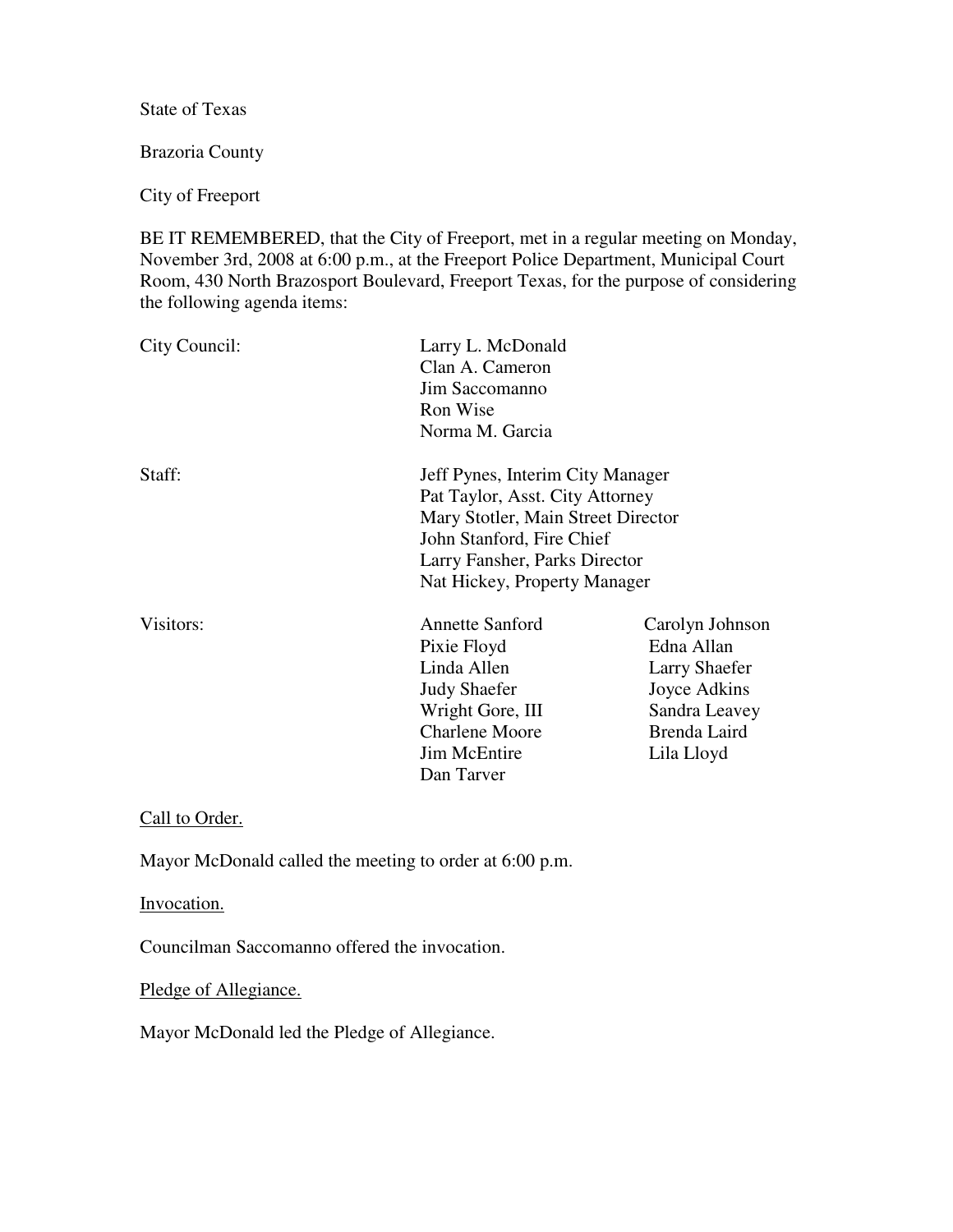# Consideration of the approval of the October  $20<sup>th</sup>$ , 2008 Council Minutes.

On a motion by Councilman Saccomanno, seconded by Councilman Wise, with all present voting "aye", Council unanimously approved the October  $20<sup>th</sup>$ , 2008 Council Meeting.

## Attending Citizens and Their Business.

Jim McEntire of 727 West 12<sup>th</sup> Street, upset that Council spent \$45,000 to fire the City Manager, for "lack of confidence", was not acceptable. He stated that if Chief Pynes took the City Managers job that it would be a matter of months before he got fired. He asked why Gary Beverly was fired. He suggested having at large councilman representation instead of wards. The Kroger's grocery store is not re-opening due to damages from Hurricane Ike. He asked Council to attract a store to buy groceries. Waste Management raised prices due to the high price of fuel, asked if anyone was asking if prices would be lowered because fuel prices were way down from six month ago.

Loren Hayes of 1531 West 2nd Street suggested placing a dumpster at the city barn to help clean the city.

Pixie Floyd of 832 Leder Street, Clute Texas, reminded everyone that November 11, 2008 is Veterans Day. She suggested calling a veteran to thank them.

Charlene Moore of 1407 W.  $8<sup>th</sup>$  Street, wanted to know the Council's agenda. She had met Chief Pynes and was doing a great job with the Police Department, asked why he moved to a very political job. A grocery store was in demand for the size of Freeport.

Lila Lloyd of 1029 N. Ave. T., remembers the Building Blocks Program. The City looked clean and was looking better. She said that if the City did not clean up, business would not come to Freeport. Many homes are looking like salvage yards. She had seen 18 wheelers in residential areas.

Annette Sanford of 510 W. Broad said that trucks are using Broad Street.

## Consideration of the approval of appointing a qualified person to the Board or Adjustment.

On a motion by Councilman Cameron, seconded by Councilman Saccomanno, with all present voting "aye", Council approved Raul Ramirez to the Board of Adjustment.

Consideration of the approval of appointing a qualified person to the Brazosport Water Authority.

On a motion by Councilman Wise, seconded by Councilman Cameron, with all present voting 4 to 1, Council approved Bobby Joe Casale to the Brazosport Water Authority Board. Councilwoman Garcia opposed.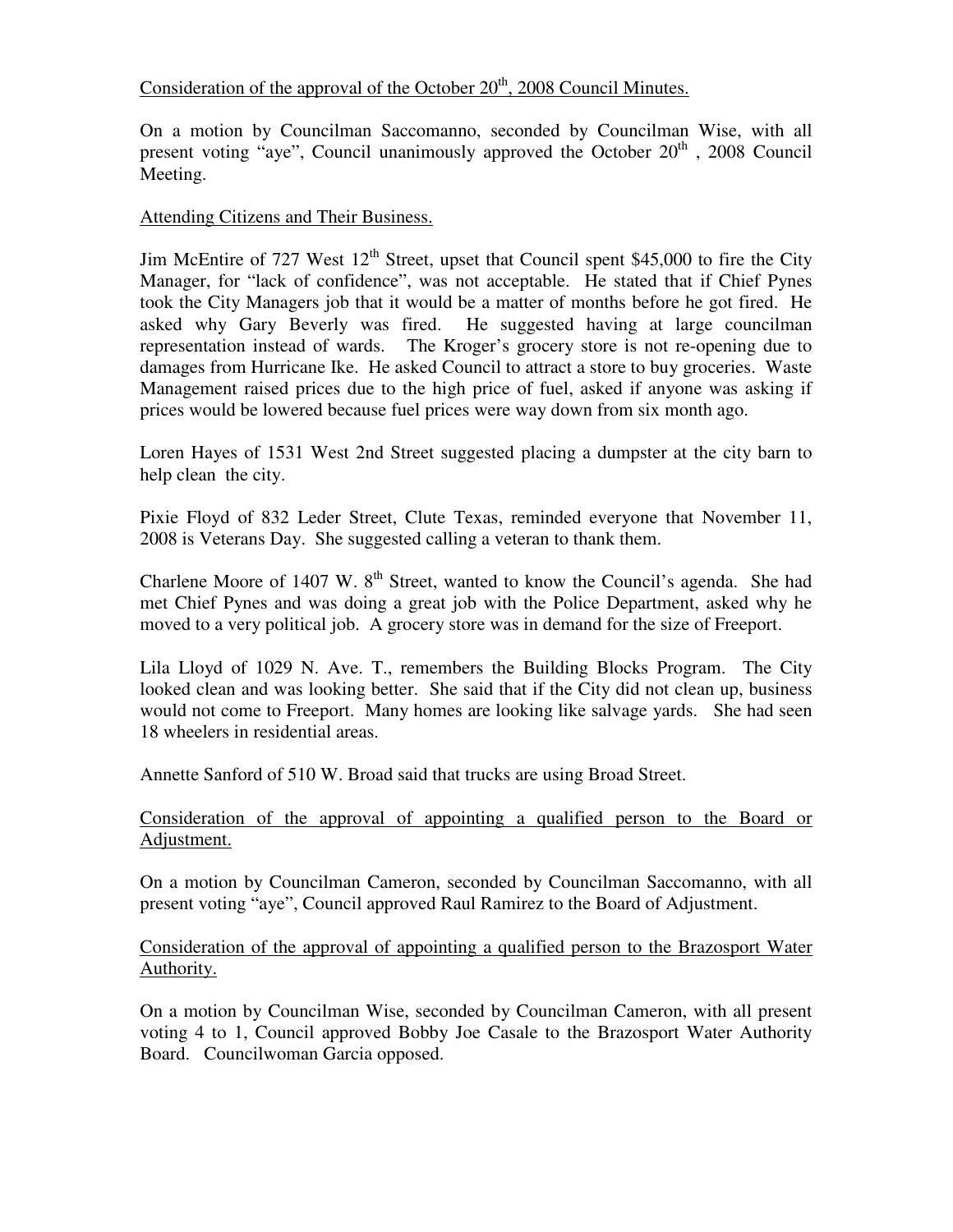## Consideration of the approval of abating liens on Block 25, Lot 5, 6, Freeport Townsite.

Nat Hickey stated that the liens were released in September 9, 1977. No action needed.

## Discuss and consider the temporary adjustments of salary of Chief of Police.

On a motion by Councilman Cameron, seconded by Councilman Wise, with all present voting "aye", Council approved temporarily adjusting Chief Pynes salary to equal the salary budgeted for the city manager.

## Consideration of any action to be taken as a result of the Executive Session.

Mayor McDonald closed the formal session and opened the Executive Session at 6:26 p.m.

Mayor McDonald closed the Executive Session at 6:51 p.m. and reconvened the formal session to take action.

- City Manager no action taken.
- Claim of Gary Beverly for severance pay.

On a motion by Councilman Cameron, seconded by Councilman Wise, with all present voting "aye", Council unanimously approve Interim Jeff Pynes to negotiate a settlement with Gary Beverly.

## **Executive Session**

Section 551.074, Government Code:

Deliberations concerning the appointment, employment, evaluation, reassignment, duties, discipline or dismissal of a public officer or employee or to hear a complaint or charge against an officer or employee, to wit:

A. City Manager Section 551.071, Government Code:

Consultation with City Attorney concerning pending or contemplated litigation, settlement offers or other matters in which his duty to the City Council under the Texas Disciplinary Rules of Professional Conduct of the State of Texas clearly conflicts with Chapter551, Government Code, to wit:

A. Claim of Gary Beverly for severance pay.

## Adjourn

On a motion by Councilman Cameron, seconded by Councilman Saccomanno, with all present voting "aye", the meeting was adjourned at 6:52 p.m.